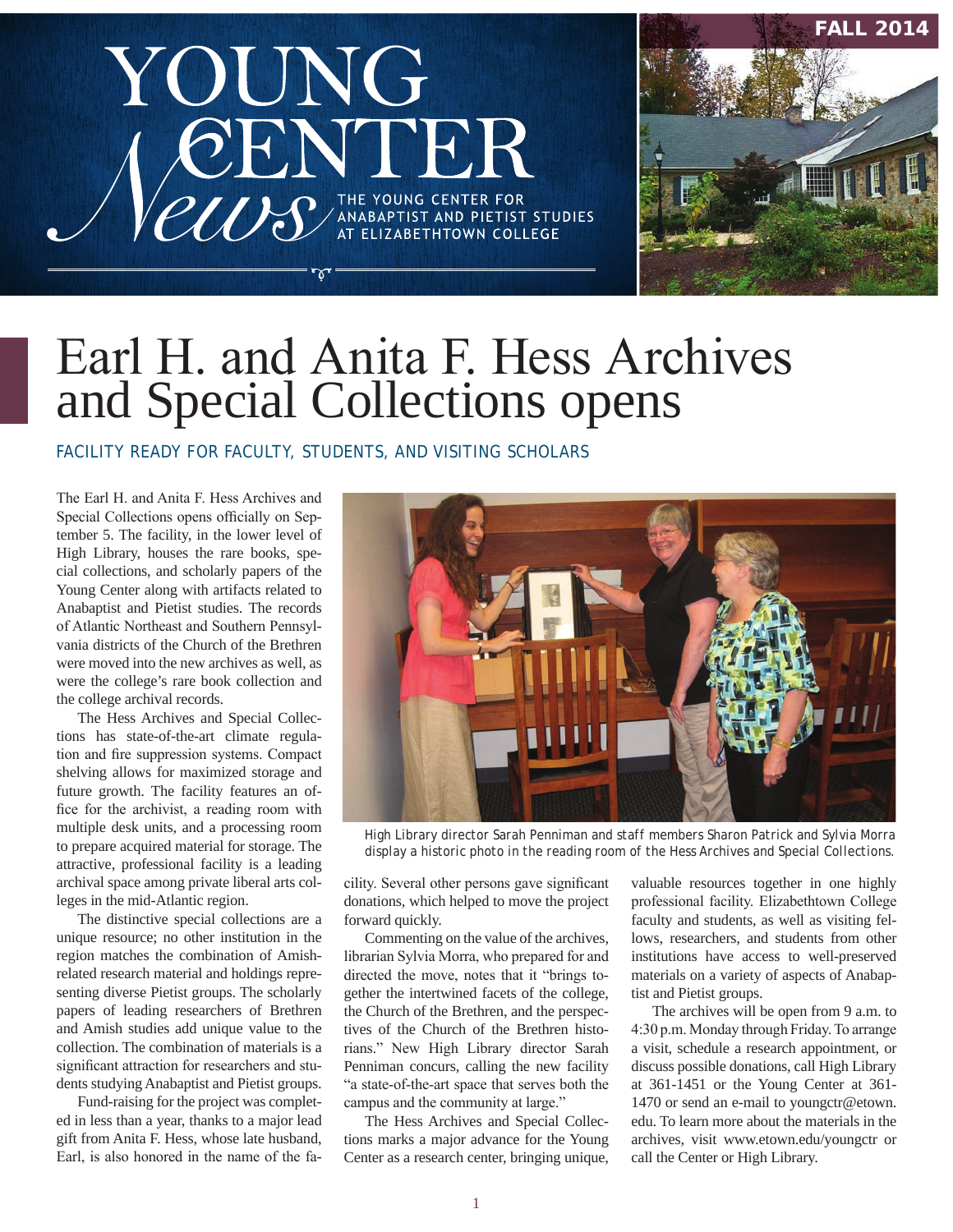

This summer I have enjoyed working in the flower beds. The milder weather has encouraged good growth and bright colors among the irises, roses, lilies, petunias, and other flowers.

This issue of the newsletter shows some bright new changes at the Young Center. For the first time the newsletter is in full color. A new logo for the Young Center, a candle in a window, accompanies our name. In May we offered a new two-week course on Anabaptist groups in Lancaster County. Conrad Kanagy, professor of sociology, and I taught it together. We designed the course to introduce students to the plain groups as well as to visit Mennonite congregations of new ethnicities. Our interactions highlighted the colorful range of new international groups of Anabaptists right here among very traditional groups.

Also new this summer is the Hess Archives and Special Collections. It has been exciting to watch the project move ahead quickly with high quality work. The new state-of-the-art facility provides an excellent home for the unique, rare materials from the Young Center and from the High Library. Students, faculty, and visiting researchers have a comfortable, secure space to read and examine items from our collections. The changes at the Young Center have been even more wonderful than the growth and changing colors in my garden.

The Young Center continues to grow and expand in its work of researching and interpreting Anabaptist and Pietist groups. New courses expand our teaching mission. Our growing special collections widen the unique and attractive draw of our research materials. At our conferences and programs, we welcome first-time visitors and familiar friends. These times are exciting as the Young Center grows into the fullness of its mission. Give us a call to arrange a visit to the new archives or to the Center. I hope to see you soon at one of our events.

*Jeff Bach Director*

# Recent donations and acquisitions

During spring and summer 2014, the Young Center added some special items to its collection. Thanks to resources from the 2008 NEH challenge grant endowment, the Center acquired a copy of the first edition of Menno Simons' complete writings (Opera Omnia) in Dutch, published in 1681.

Another addition to the collection is a set of biblical commentary and expository notes in German by Hutterite elders through the centuries, copied in archaic German handwriting and reproduced in photocopies. The newly acquired volumes include comments on parts of the first five books of the Old Testament, the Psalms, the Gospel of Luke, I Corinthians, and other shorter letters in the New Testament. No other research library on the east coast has this many volumes of Hutterite expository comments, some dating back to the 1600s.

In addition to purchases made with endowment funds, the Young Center received several donations recently. One is a rare copy of a German Bible printed in Nuremberg, Germany, in 1746. Another is a large collection of periodicals related to the Amish that were donated by Senior Fellow Donald Kraybill. Another individual gave the Young Center a unique and valuable copy of the English version of the *Chronicon Ephratense* (Ephrata chronicle), which was translated by J. Max Hark in 1888. This copy is highly valuable because it was once owned by noted scholar of Pennsylvania German studies John Joseph Stoudt. The copy is marked with abundant annotations by Stoudt about various details of the Ephrata Cloister. The Young Center is grateful to the donors who help to expand its research collection.

### New book by Donald Kraybill STORY OF BERGHOLZ BEARD-CUTTING INCIDENTS



In the fall of 2011, nine Amish people in eastern Ohio had their beards or hair cut in five separate attacks. Ten men and six women from a maverick Amish community near Bergholz, Ohio, were arrested and later found guilty

of 87 felony counts involving conspiracy, assault, lying, and obstructing justice. In the precedent-setting decision, all of the defendants, who included the group's bishop and ministers, were convicted of federal hate crimes. It was the first time since the 2009 passage of the Matthew Shepard and James Byrd, Jr., Hate Crimes Prevention Act that assailants had been found guilty of religiously motivated violence within the same faith community.

Young Center Senior Fellow Donald Kraybill was contracted by the US Department of Justice in the spring of 2012 to assist the prosecution in understanding Amish beliefs and practices. That September, he also served as an expert witness, testifying for five hours during the three-week federal trial in Cleveland.

Kraybill was motivated to write a book about the benchmark case because he wanted to both understand it better and document it for historical purposes. He was also curious about the group that carried out the attacks. Who were they? How did they devolve into a violence-prone clan and what led them to attack other Amish people? Were they, in fact, really Amish? Another reason for the book was to vindicate the thousands of devout Amish people in Ohio and other states whose Amish identity was maligned by the attacks.

In *Renegade Amish*, Kraybill discusses the origin and history of the Bergholz community, the assaults and the motivations for them, and the criminal investigation. He provides specifics about the government's case and the evidence required to prosecute it using the Shepard-Byrd Act, and then describes the trial proceedings and the sentencing. The book concludes with a discussion of the aftermath of the case, including the appeal filed by the defendants and the friend-of-the-court brief filed by a coalition of 40 organizations led by the Anti-Defamation League.

Kraybill and an Amish guest will discuss the story and the significance of the convictions for US citizens' First Amendment rights to practice their religion without threat of violence on October 21 at the Young Center.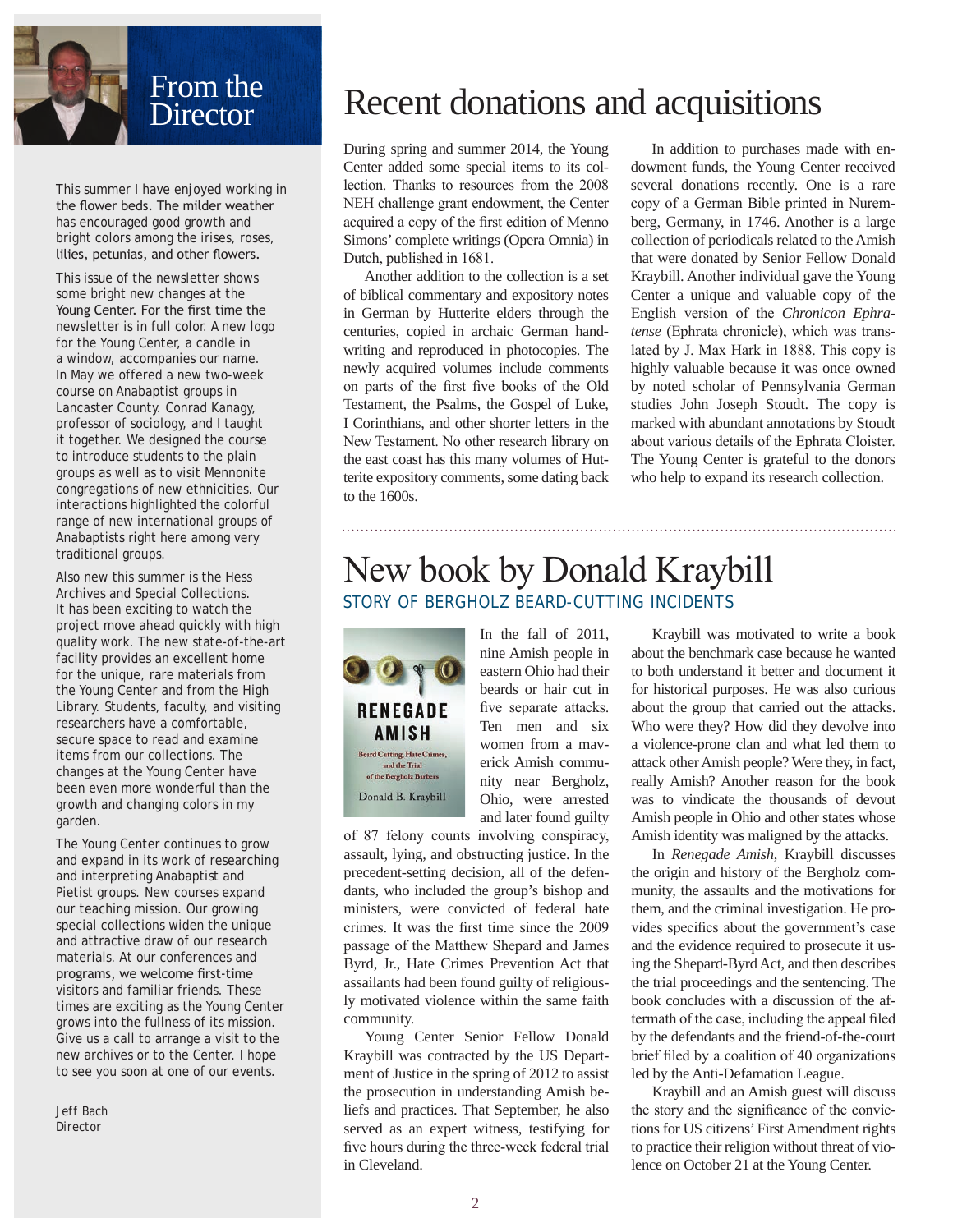### Wrap artists perform at the Young Center

Students from a course on museum studies taught at Penn State Harrisburg by Susan Asbury (associate director of residence life at Elizabethtown College) met at the Young Center for three sessions in July. Each of the six class members picked an object from the Center's collection, researched its background, created a description according to museum nomenclature, and made recommendations for its storage and future display. The students got special hands-on experience in storing a rug acquired by Donna Forbes Steiner in Nigeria. Here, three of them prepare to roll the rug in acid-free tissue paper.



### Brown Book Award recipient named *INTRODUCTION TO GERMAN PIETISM* RECEIVES AWARD



The Dale W. Brown Book Award is given annually to an outstanding book in Anabaptist and Pietist studies published during the previous three years. Named for Dale W. Brown, a noted author and theologian among the

historic peace churches, the award has been given since 2004. *An Introduction to German Pietism: Protestant Renewal at the Dawn of Modern Europe* by Douglas H. Shantz is this year's recipient.

Published by the Johns Hopkins University Press in 2013, the book has been well-received by reviewers. "[Shantz] accomplishes far more than 'an introduction' with his wellwritten account and analysis of the contexts, developments, and influences of Pietism upon modern history and theology," notes Carter Lindberg in *The Catholic Historical Review*. And Denise Kettering Lane calls it "an important resource that will undoubtedly help to promote more American scholarship and reflection on the place and role of Pietism in the history of Christianity" (*H-Net Reviews in the Humanities and Social Sciences*).

The book award judges selected *An Introduction to German Pietism* from a pool of 31 books nominated this year. One judge noted that the book "offers a grand overview of German Pietism from 1670 until the end of the eighteenth century in all its manifestations. It integrates new fields of study (gender, radical Pietism) and successfully avoids the compartmental approach of older overviews of Pietism." Another judge said, "This book will remain an essential textbook on German Pietism for many years to come."

Doug Shantz is professor of Christian thought at the University of Calgary, where his courses include "Medieval and Reformation Christianity," "Radical Protestantism in Early Modern Germany," and "Spiritual Autobiography in the Modern Age." In addition to graduate and undergraduate teaching, his duties include organizing the Christian Thought lecture program, a public lecture series that invites visiting scholars to address issues of current Christian and academic interest. Shantz's writing and research focus on Protestant reform movements in early modern Germany, especially German Pietism.

Shantz will present a lecture, "German Pietists as Translators in *An Introduction to German Pietism*," at the Young Center on September 23.

Nominations for the 2015 award will be accepted until December 10, 2014. Visit www.etown.edu/youngctr for details.

# Visiting scholars pursue research at the Young Center

The Young Center has welcomed several visiting scholars recently. In July, Steve Reschley from Truman State University in Kirksville, Missouri, and Katherine Jellison from Ohio University continued research that they had pursued earlier at the Young Center. The two are studying patterns of consumption among Mennonite rural families in Lancaster County in the first half of the twentieth century. One focus of their investigations is the impact of the Great Depression and World War II on Mennonite and Amish farm families.

In August, Andrew Martin pursued comparative research looking at Old Order Mennonite spirituality in light of Benedictine spirituality. Martin is completing doctoral studies at Toronto School of Theology at Regis College in Toronto, Canada.

Seth Bartee, who completed his doctorate at Virginia Tech last spring, will be an occasional visiting scholar during the fall semester. Bartee is expanding his research interests to examine possible latent or explicit influences from Pietism that contributed to the background for religious political conservatism in the twentieth century.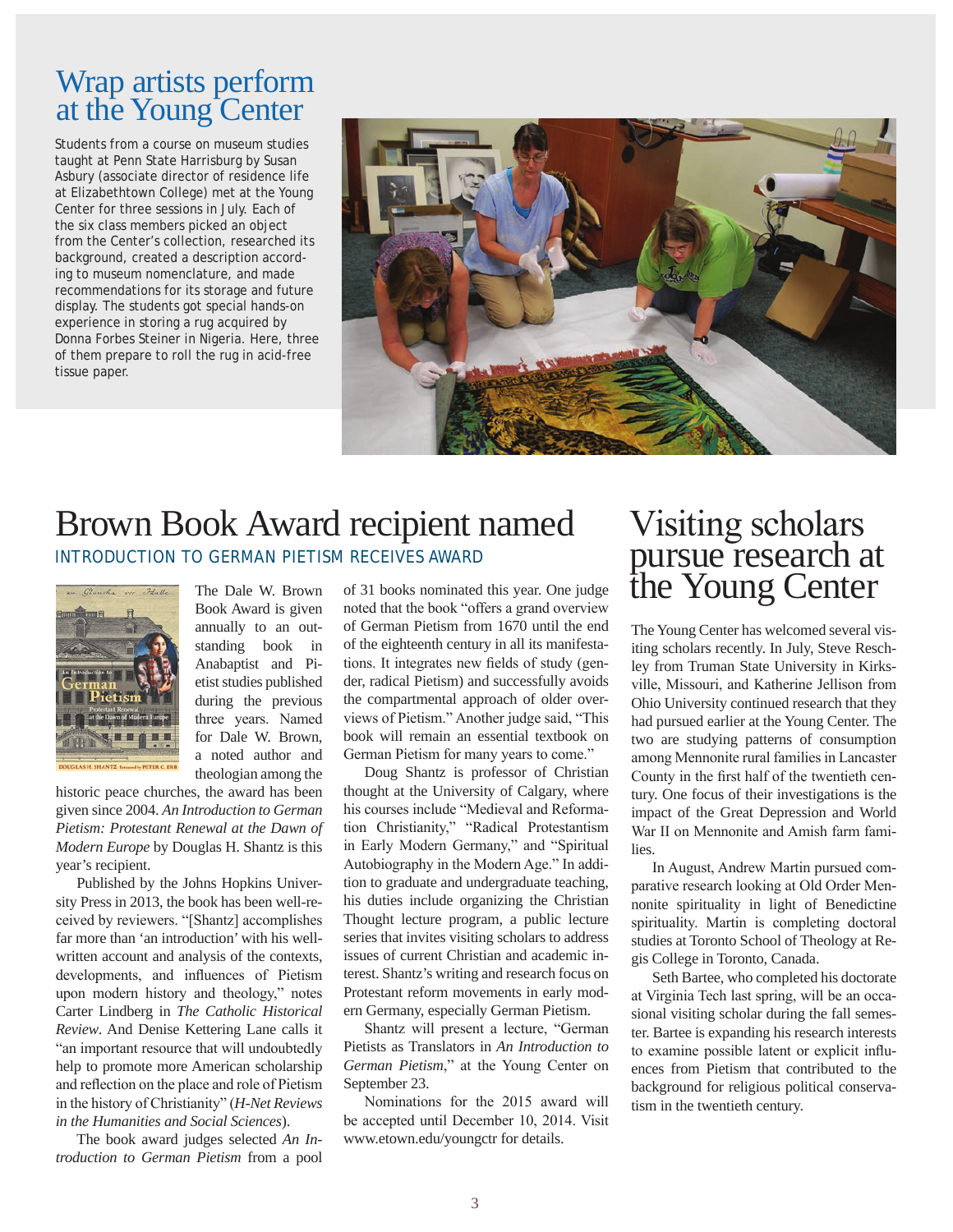# New publications in the Young Center book series

SUBJECTS INCLUDE LATINO MENNONITES, *RUMSPRINGA*, AND AMISH SINGING

Three new titles in the Young Center series published by the Johns Hopkins University Press have been released so far this year.

*Latino Mennonites: Civil Rights, Faith, and Evangelical Culture* by Felipe Hinojosa, assistant professor of history at Texas A&M University, was released in February. Interweaving church history with social history, Hinojosa presents the first historical analysis of the changing relationship between religion and ethnicity among Latino Mennonites. The book is divided into three parts, covering three different historical periods from the

1930s through the 1970s, and concludes with an exploration of exclusion and belonging.

In the second edition of *Growing Up Amish*, published in May, Rich Stevick updates his look at Amish youth, taking into account the profound influence technology (including smartphones, the Internet, and social media) is having on significant numbers of them. Stevick, professor emeritus of psychology at Messiah College, examines singings, parties, courtship, and other activities of the "running around" years, that time when the *Youngie* are free to date and explore the out-

ents, work, and com-Why the Amish Sing munity on a young Songs of Solidarity & Identity person's decision to D. Rose Elder

join the church. *Why the Amish Sing: Songs of Solidarity and Identity*

presents the results

side world. He also discusses the influence of school, par-Participants from eleven states and a guest Conference report

from Sweden participated in the Young Center's June academic conference, "Privileged Speech: Prophecy, Pietism and Beyond." The opening address by Patrick Erben charted ways to interpret inspired and prophetic oracles in both written and spoken expressions. Jane Crosthwaite, noted expert on Shaker women and their writings, gave a major address on the spirit messages received by Eleanor Potter, and Peter Hoehnle, director of the Amana Church Society in Amana, Iowa, gave a presentation on the society, also known as the Community of True Inspiration.

of ethnomusicologist D. Rose Elder's study of Amish singing, including her first-person experiences in Amish schools, worship services, and homes. Elder describes the role of singing in Amish life and the ways music both reinforces and advances the spiritual life of Amish people. She explores singing in childhood and adolescence, for worship, and for special occasions and ends her book with a discussion of the future of Amish singing.

Other conference highlights included papers on Quaker speaker Ann Branson, Conrad Beissel's prophetic pronouncements, Inspirationist hymns, and Pietist writer Johanna Eleonora von Merlau Petersen. A research report offered insights on the Young Center's unique collection of documents related to Christ's Assembly (Christi Menighed). The combination of papers advanced the state of research and interpretation in the English language of the function and results of inspired speech in a variety of religious groups from the Pietist movement to today.



*Jane Crosthwaite (center) answers an audience member's question about ways scholars can handle reported visionary experiences.*



# Burkholder named Snowden Fellow

Jared Burkholder will serve as the Snowden Fellow for 2014. Burkholder is a professor of history and chair of the history and political science department at Grace College in Winona Lake, Indiana, where he also directs the Office of Faith, Learning, and Scholarship. His research interests are in American religious history with an emphasis on Pietism, Anabaptism, and evangelicalism. He coedited *The Activist Impulse: Essays on the Intersection of Anabaptism and Evangelicalism* (Wipf & Stock, 2012) and *A Cord of Many Strands: Seventy-Five Years of Christian Higher Education at Grace College and Theological Seminary* (BMH, forthcoming) and has written for several periodicals.

During his fellowship, Burkholder will work on an expansion of his dissertation, which focused on the Moravians during the Great Awakening in North America. The book project examines the conflicting opinions Protestants in America have had about the Pietist movement since the eighteenth century. These opinions illuminate a basic dilemma, or tension, within evangelicalism: that religious experience is both necessary

and threatening at the same time. By studying Pietism, Burkholder says, this perennial tension can be examined within the larger context of religion in America.

Although much of the research for the book is already completed, having a Snowden fellowship, which coincides with a sabbatical from Grace College, is "a wonderful opportunity to take a break from a hectic teaching schedule to concentrate on some focused writing time," Burkholder says. He anticipates making full use of the resources of the Young Center and High Library during his stay, and notes that "being in eastern Pennsylvania means I'll be close to local archival facilities as well as scholars in the area who can provide peer review."

Burkholder will present a talk on his work on November 13 in the Young Center's Bucher Meetinghouse.

The Snowden fellowship and lecture are named for Lucille and Armon Snowden, whose generous gift endowed them. The Young Center invites applications for its fellows program. For details, visit www.etown. edu/youngctr.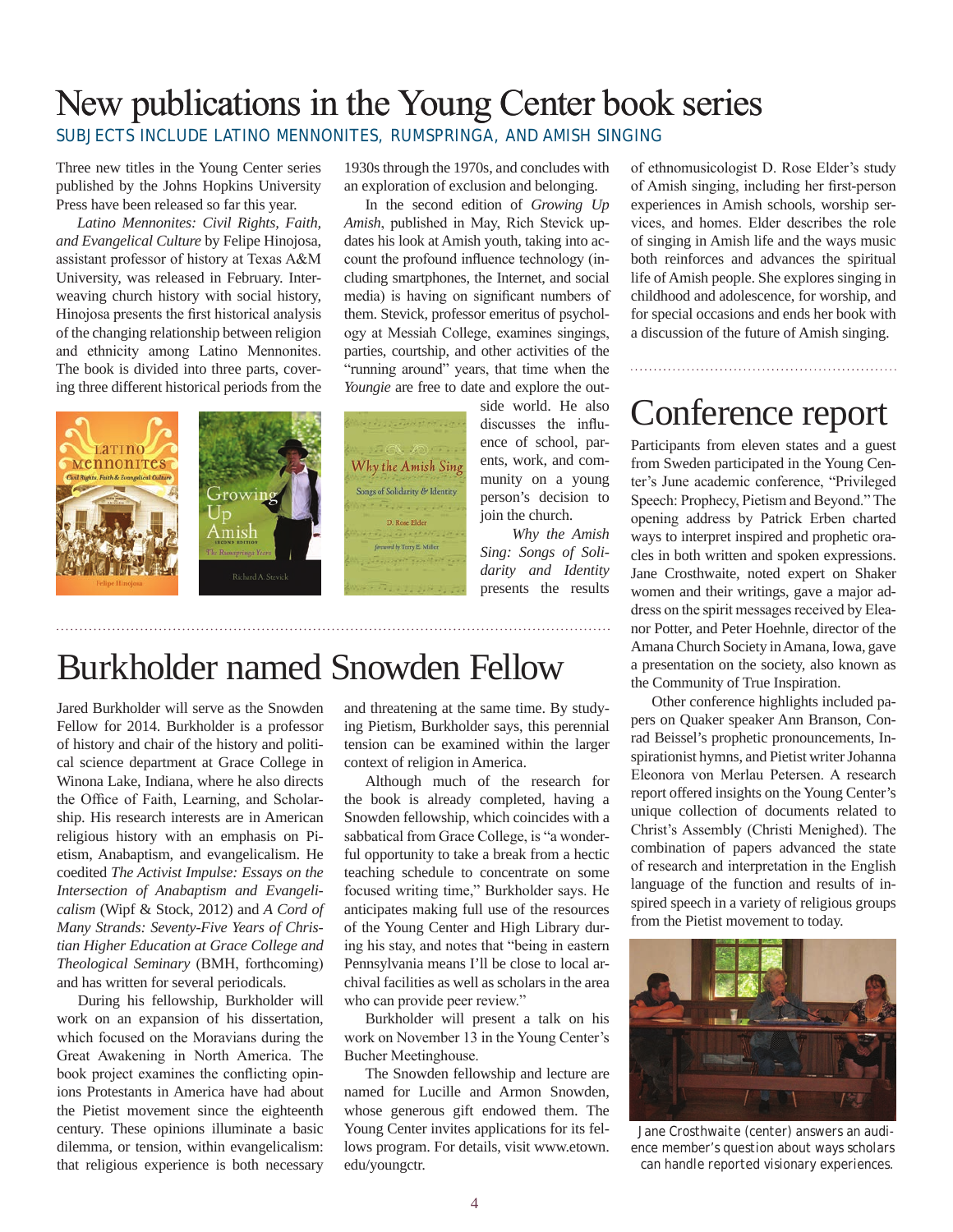# UPCOMING EVENTS

#### German Pietists as Translators in *An Introduction to German Pietism* **DOUGLAS H. SHANTZ Tuesday, September 23, 7:30 p.m.**



Pietism was a late seventeenth- and eighteenthcentury Protestant movement that encouraged spiritual transformation and new birth. Convinced that Germans suffered from a lack of

models of true Christian piety, Pietists such as Gottfried Arnold and Gerhard Tersteegen turned to the Catholic mystics from the sixteenth and seventeenth centuries, translating their writings from Latin and French into German. Doug Shantz examines their strategies as translators, and their effort to use the past to inspire new spiritual vitality and engagement in the present. Copies of Shantz's book will be available for sale and signing after the talk.

Shantz is professor of Christian thought at the University of Calgary and the author or editor of several books. His recent book, *An Introduction to German Pietism: Protestant Renewal at the Dawn of Modern Europe* (Johns Hopkins University Press, 2013), received the Brown Book Award for 2014.

#### Looking Backward on a Career: How Growing up Mennonite Prepared Me for Leadership **SHIRLEY HERSHEY SHOWALTER Thursday, October 2, 7:30 p.m.**



Shirley Hershey Showalter was the first woman college president of Goshen College (Ind.), first Mennonite college president to be given a

leadership award by the Knight Foundation, and first person in her family to go to college. Like most Mennonites, she has received strong messages about the dangers of pride and humility. Few, if any, Mennonite women of her generation were taught to "lean in." In this talk, Showalter will reflect on how she dealt with conflicting aspirations in the writing of her award-winning memoir, *Blush: A Mennonite Girl Meets a Glittering World*.

Showalter served as president of Goshen College from 1996 to 2004. After six years as an executive at the Fetzer Institute in Kalamazoo, Michigan, she became a full-time writer.

#### The Amish and Federal Hate Crimes **DONALD B. KRAYBILL Tuesday, October 21, 7:30 p.m.**

Donald B. Kraybill and an Amish guest will discuss the Ohio beard-cutting attacks and their impact on national hate crime laws. Following the talk and a question-and-answer period, copies of Kraybill's newly released book,



*Renegade Amish: Beard Cutting, Hate Crimes, and the Trial of the Bergholz Barbers*, will be available for sale and signing.

Kraybill, Distinguished College Professor and Senior Fellow at the Young Center, is the author or editor of numerous journal articles and books, including *The Amish* (Johns Hopkins University Press, 2013).

#### Heroes and Heretics: Pietists and Anabaptists in the Evangelical Imagination **JARED BURKHOLDER Thursday, November 13, 7:30 p.m.**



American evangelicals have both revered and condemned the Pietist and Anabaptist traditions. The view they have taken has of-

ten depended on the historical context and the tensions within the evangelical subculture at the time. Jared Burkholder will examine several episodes in historical memory and what they say about all three groups and their places on the landscape of American society.

Burkholder, this year's Snowden Fellow, is professor of history at Grace College in Winona Lake, Indiana, where he also directs the Office of Faith, Learning, and Scholarship.

**NOTE:** The Young Center will not host an academic conference in the summer of 2015 because it will be one of the off-site venues for the Mennonite World Assembly held in Harrisburg, Pennsylvania, July 27-30, 2015. Watch for details in the Spring 2015 issue of *Young Center News*.